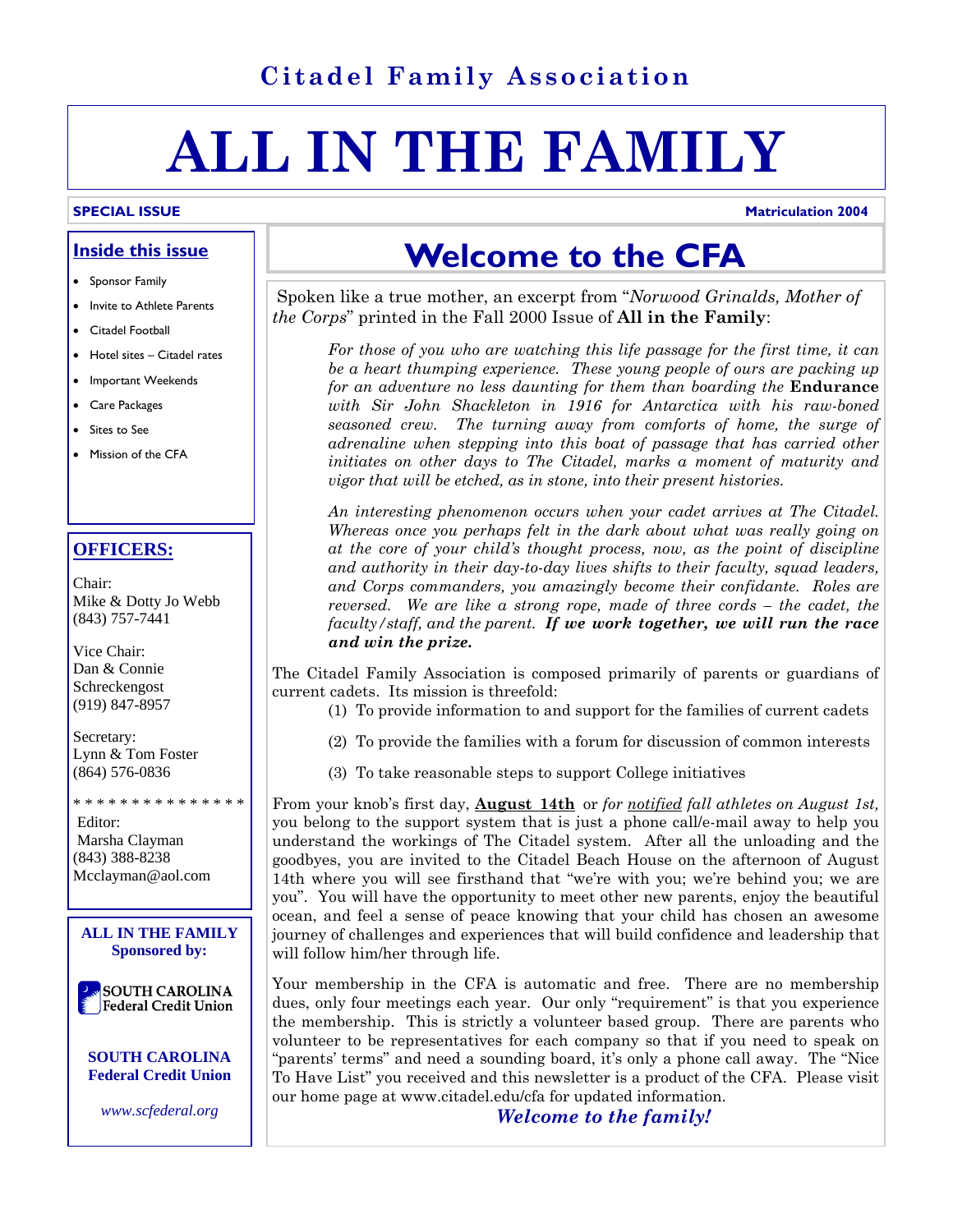### **Need a Sponsor Family?**

### **Call Cadet Activities: 843-953-7776**

Many knobs who live far from Charleston find that they miss the comforts of home and feel like they do not have any way to feel "at home". You'll be delighted to know that many Charleston families offer their homes, shoulders, showers, beds, and cooking services to Citadel knobs. Out-of-state knobs are generally given preference when assigning of sponsor families. Many of you parents and families who do live here in Charleston will find that you become default sponsor families for your cadet's roommate or even a few others.

### **SPECIAL INVITATION TO PARENTS OF ATHLETES REPORTING EARLY**

The CFA extends a special invitation to you to attend the Matriculation Day CFA Picnic at The Citadel Beach House on Saturday, August 14th. Since you report with your knobs a couple weeks prior to August 14th, the CFA wants you to feel welcome to participate in these activities. You will be able to meet with CFA representatives on Sunday, August 1st . A continental breakfast will be hosted by the CFA on Monday, August 2nd at the Mark Clark Hall after you have dropped off your cadet. This allows you the opportunity to meet other parents and to meet with CFA representatives.



### **Football at The Citadel!**

Currently the stadium is under construction but that's

not stopping The Citadel from hosting four home football games. Whether you are a football fan or not – you must try it at least one time and you'll see why home football games are such a tradition to behold. It all begins with the march of the Corps of Cadets. When you stand at the side of the street and watch as these fine looking cadets march proudly into the stadium  $-$  it is such a sight to see! The parking lot turns into a sea of tailgaters with the display of many tents and flags designating classes or companies. Smell the aroma of hotdogs and boiled peanuts. Enjoy the opening ceremony in anticipation of not knowing who or what will fall from the sky. And watch in awe of the knobs who stand for the entire game. We've got a new coach – new game plays and a new year to celebrate The Citadel Bulldogs. First game is September 4th against our crosstown rival of Charleston Southern. Order your tickets today at (843) 953-5121. For more information on Citadel athletics, please visit www.citadelsports.com.

### **WATCHING OUT FOR YOU! WATCHING OUT FOR YOU!**

Have you made hotel reservations for upcoming "big" weekends while visiting your knob at The Citadel? If not, please consider the following that offer "Citadel" rates (other nearby hotels may offer special rates as well):

**Comfort Inn** (1 mile from campus) **843-577-2224** 

**Hampton Inn-Riverview** (near campus on a marina) **843-556-5200** 

**Hampton Inn-Historic district** (across the street from Charleston Visitors & Transportation Center downtown and approximately 5 minutes to campus) **843-723-4000** 

**Holiday Inn-Riverview** (only 1/2 mile to campus and overlooks the water) **843-556-7100** 

**Quality Inn-Mt. Pleasant** (over the bridge near Patriots Point) **843-856-8817** 

**Sleep Inn-Mt. Pleasant** (over the bridge) **843-856-5000** 

**Wingate Inn-North Charleston 843-308-9666**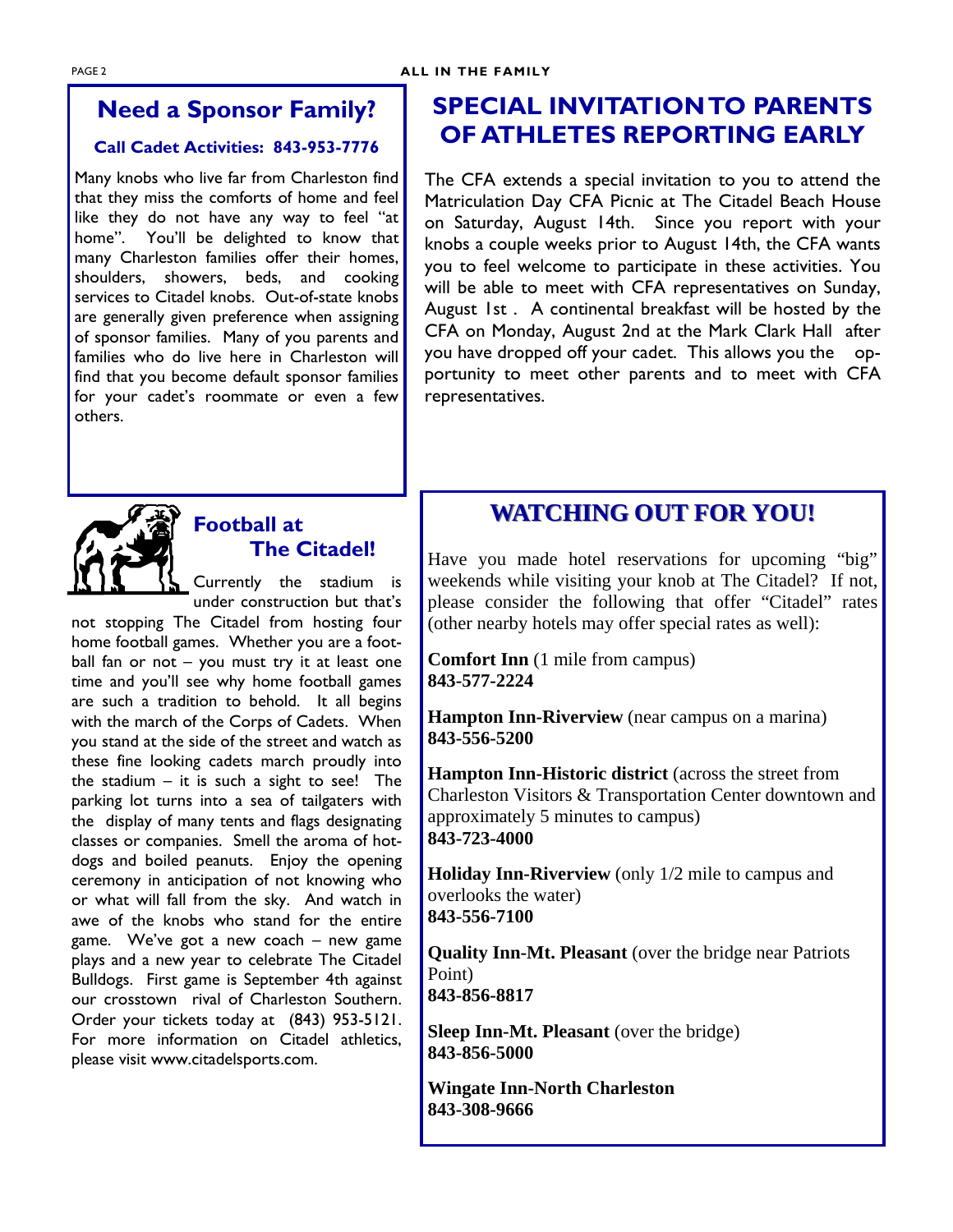| WHO TO CALL - CFA COMPANY REPRESENTATIVES |                            |      |                    |  |
|-------------------------------------------|----------------------------|------|--------------------|--|
| <b>ALPHA</b>                              | <b>VOLUNTEER NEEDED</b>    |      |                    |  |
| <b>BRAVO</b>                              | Murray & Dorothy Lancer    | 2005 | $(843)$ 571-2099   |  |
| <b>CHARLIE</b>                            | Michael & Sherry Cariens   | 2005 | $(803) 808 - 1523$ |  |
| <b>DELTA</b>                              | Marion & Debra Shaw        | 2006 | $(843)$ 365-1544   |  |
| <b>ECHO</b>                               | Peter & Sarah Beth Mallory | 2005 | $(706) 882 - 3284$ |  |
| F-TROOP                                   | Jack & Mary Cunningham     | 2006 |                    |  |
| <b>GOLF</b>                               | Heyward & Dee Mattox       | 2006 | $(803)$ 803-4890   |  |
| <b>HOTEL</b>                              | Chris & Meg Zaro           | 2007 | $(610)$ 933-8488   |  |
| <b>INDIA</b>                              | <b>VOLUNTEER NEEDED</b>    |      |                    |  |
| <b>KILO</b>                               | <b>VOLUNTEER NEEDED</b>    |      |                    |  |
| <b>LIMA</b>                               | Dwight & Sherry Stewart    | 2005 | $(803)$ 485-8581   |  |
| <b>MIKE</b>                               | Gary & Paula Hutchins      | 2005 | $(512)$ 244-2975   |  |
| <b>NOVEMBER</b>                           | Pete & Diane Hocamp        | 2005 | $(910)$ 799-3987   |  |
| <b>OSCAR</b>                              | Dan & Connie Schreckengost | 2005 | $(919) 847 - 8957$ |  |
| <b>ROMEO</b>                              | Randy & Elaine Cuthbertson | 2005 | (843) 579-0415     |  |
| <b>TANGO</b>                              | Teresa & Finbar O'Reilly   | 2005 | $(843)$ 762-3685   |  |
| PALMETTO BATTERY                          | Enrique & Sandra Yudice    | 2006 | (864) 277-9929     |  |
| REGIMENTAL BAND                           | Bill & Cydney Kastner      | 2006 | (843) 766-3526     |  |
|                                           |                            |      |                    |  |

### **IMPORTANT WEEKENDS IN KNOB LIFE**

*NOTE: It is as important for parents to know and follow the schedule of the day as it is for your knobs to keep to their class, duty, and parade schedules.* 

**MATRICULATION DAY (August 14):** The day to report for duty at the appropriate sallyport (or door) of your assigned barracks. After reporting and being measured for and changing into uniform, the parent can then assist their cadet with moving into the assigned room. Following this initial phase of the day, parents are invited to meet with religious officers and leaders, joining with your cadet for lunch in the mess hall, hearing the President's address at the information fair, saying goodbye, and then heading to the CFA Picnic at The Citadel Beach House. *NOTE: Try to avoid displays of emotion in front of company officers, even hugging.* 

**PARENTS WEEKEND (October 22-24):** This event marks your cadet's official entrance into the Corps of Cadets in a parade ceremony. He/she will need "normal" family contact, so please make a special effort to be with your knob on Parents' Weekend, or arrange for a sponsor family to do something special for your knob.

**HOLIDAY FURLOUGH (after the last exam until January 9)**: Reunites knobs with families and friends for a long holiday break and may foster doubts like "why did I choose The Citadel?" and "why should I go back?" after remembering the "real world". Please do not hesitate to contact school officials or a CFA Company Representative during these times.

**RECOGNITION DAY (May 2005)**: This is an amazing day in the life of every knob. Upperclass cadets recognize knobs by calling them out by their first name and will offer the same privilege to knobs. This day will remain important to your cadet as this will be the last privilege he/she will confer upon the knobs of the Class of 2008, perpetuating the legacy of earning respect. *NOTE: This event is not open to the public..* 



### **CARE PACKAGES CARE PACKAGES**

*NOTE: Knobs do not get to go home for the weekend!* 

When your cadet is a knob, the U.S. Postal Service can be your best friend. After e-mail, snail-mail may be the best way to communicate with your cadet until second semester when knobs usually earn the privilege of keeping a phone in their room. Snail-mail is also a great way to send your knob some of the comforts of home – *a.k.a. CARE PACKAGES*. Use the #1 box from the post office; it will fit in the knobbie bag and is less likely to be "shared" with upperclass cadets. You may want to pick some up from the campus post office for free.